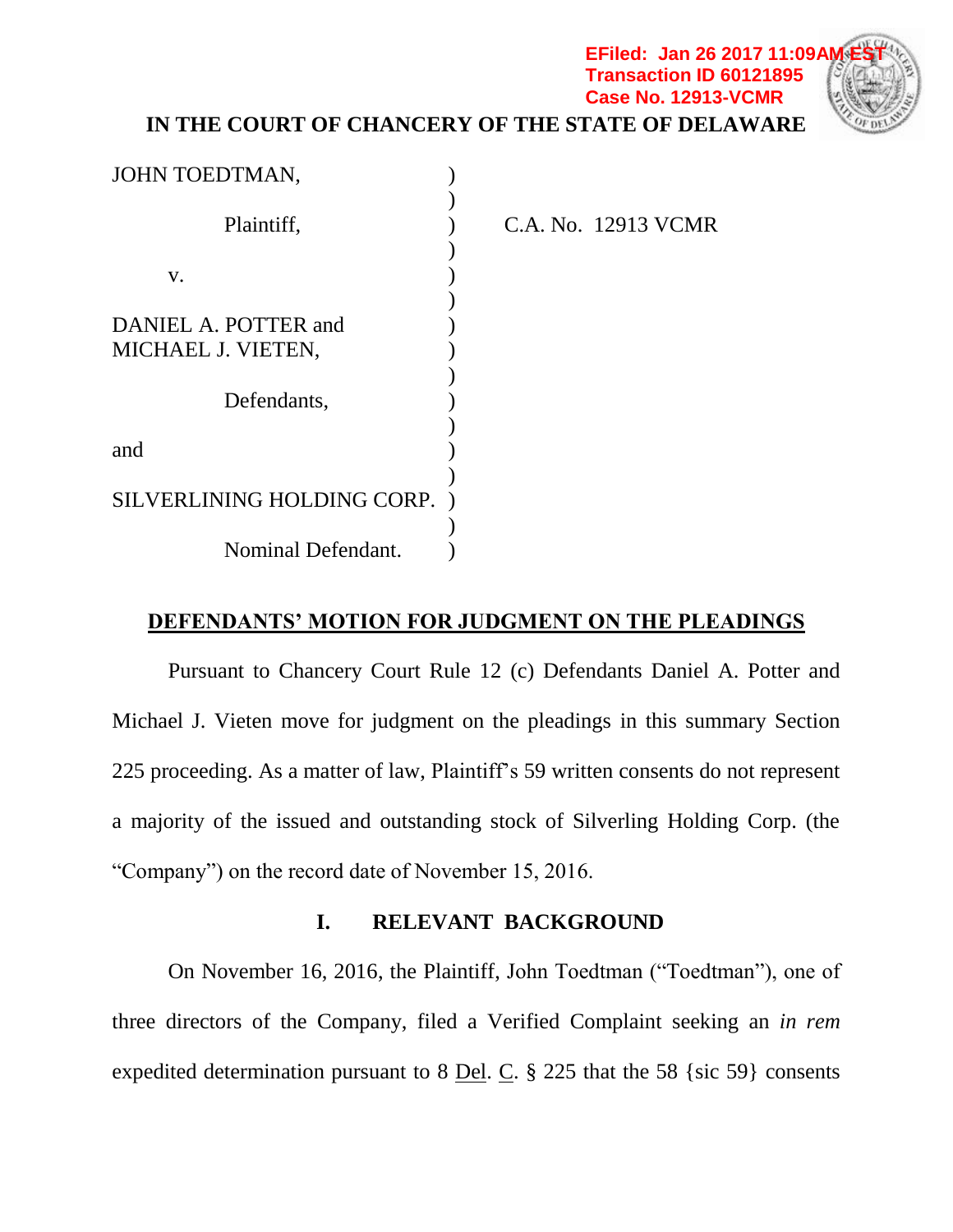he filed "represent[] a majority of the issued and outstanding shares entitled to vote," (Ver. Compl. ¶¶ 5, 6, 7, Exhibit B) and that pursuant to 8 Del. C. § 228 those consents duly removed the Defendants, Daniel A. Potter ("Potter") and Michael J. Vieten ("Vieten"), from the Company's Board of Directors and elected Robert C. O'Mara director.

On November 16, 2016, predicated solely on the sworn averments of his Verified Complaint, Toedtman filed a motion for a Status Quo Order "akin to a temporary restraining order" (Motion at 4) that would broadly enjoin Potter in his capacity as the Company CEO, Treasurer, Chairman and along with Vieten as the two controlling directors from conducting business in the Company's ordinary course and from authorizing any issuance of stock that would alter "the status quo regarding ownership interests in" the Company.

Toedtman also filed a motion to expedite contending that "[a] majority of stockholders have acted by written consent to remove the Defendants" and that to "allow the Company to conduct its business in an orderly fashion," resolution of the claims made in his Verified Complaint were appropriate for a summary disposition.

On November 29, 2016, finding good cause, presumably predicated on Toedtman's sworn allegations that his 59 consents represented a majority of the issued and outstanding stock eligible to vote for directors, the Court granted

2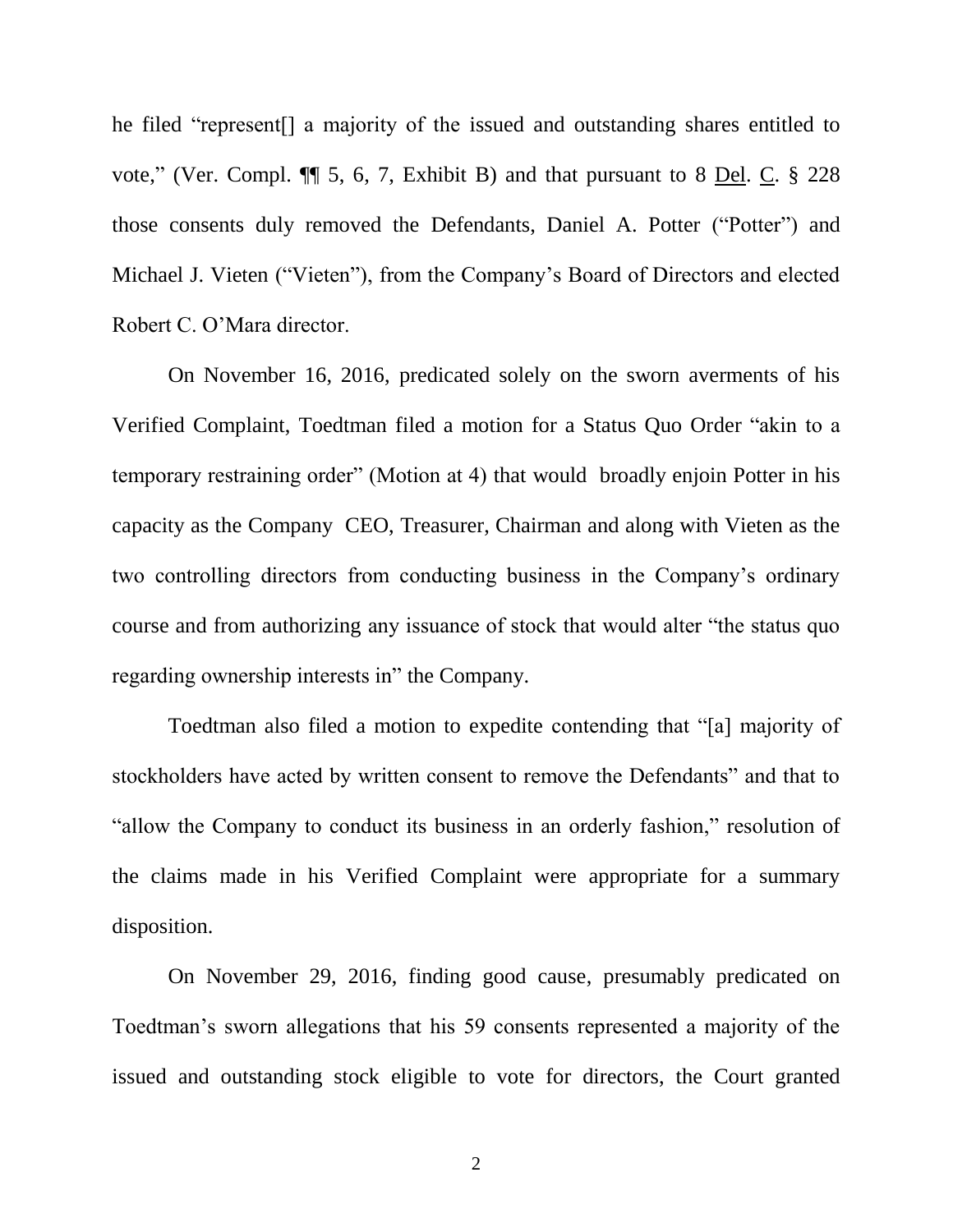Toedtman's motion. As directed, the parties conferred and the Court scheduled a summary hearing for March 27, 2017.

On December 12, 2016, the Defendants filed their brief in opposition to Plaintiff's motion for a Status Quo Order. In support, Defendants filed the December 12, 2016 affidavits of Daniel A. Potter ("Potter Aff."), Michael J. Vieten ("Vieten Aff."), Nikki J. Anderson, the Company's Secretary and keeper of its stock ledger ("Anderson Aff."), and Patrick Tenney, the Company's Director of Pipelining Operations (US) ("Tenney Aff.").

On December 16, 2016, Toedtman filed a reply in support of his motion for a status quo order ("Reply"). In support of the Reply, Toedtman filed the December 16, 2016 affidavits of John Toedtman ("Toedtman Aff."), Jeorg Klaube ("Klaube Aff."), and Joseph Tomasek ("Tomasek Aff."). In his Reply, Toedtman contended he has:

a colorable claim to have removed Defendants from the Board [and that t]he normal rule…that the Company is entitled to rely upon its stock ledger… [cannot apply in this case and that f]act disputes exist over three categories of shares as outlined in the Toedtman and Klaube Affidavits.

Reply at 3-4.

The three purported disputed categories of shares were: (i) the 462,501 unissued shares that the Verified Complaint alleged should have been issued to six of the consenting shareholders at some unspecified times; (ii) all shares issued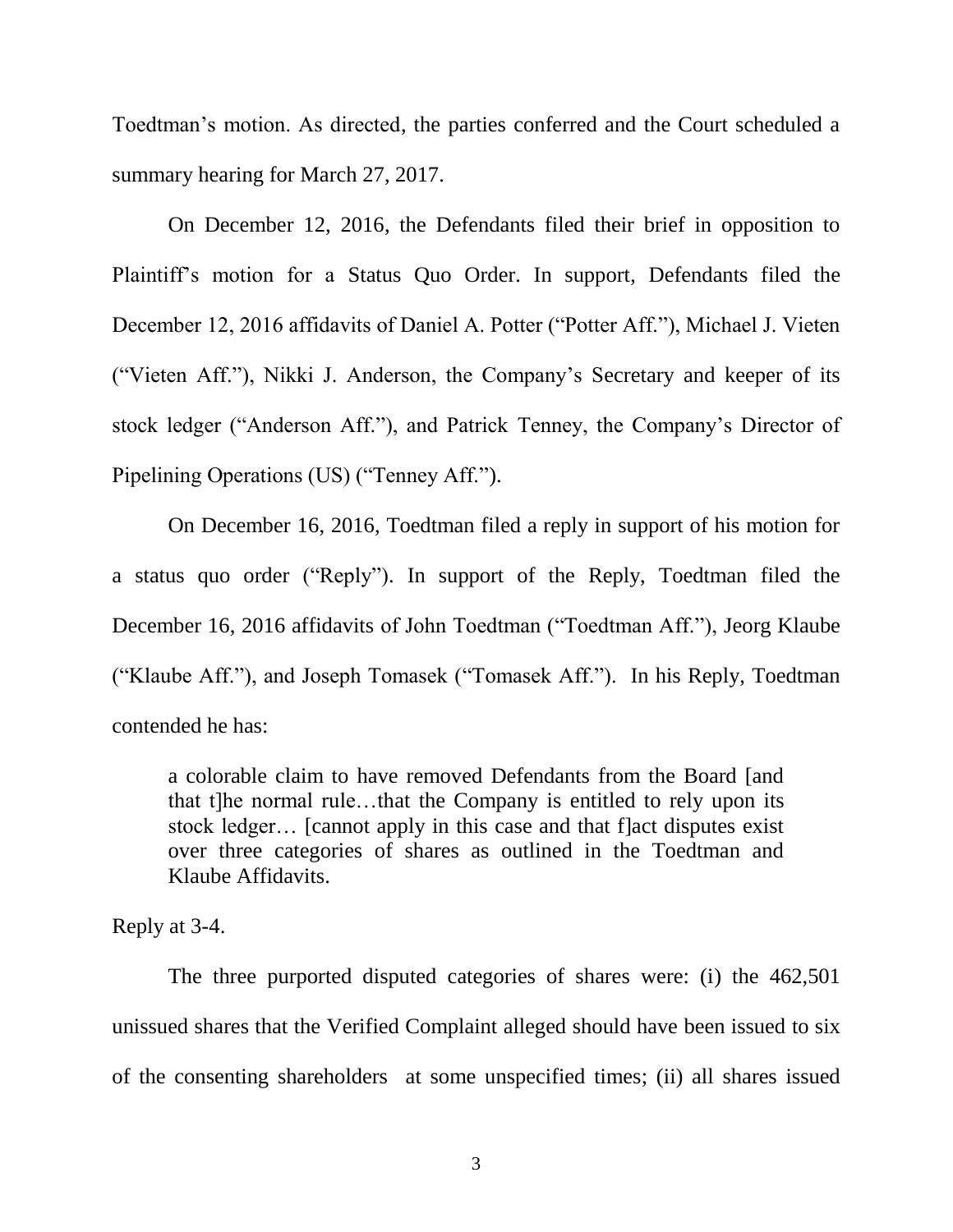"after the September 13, 2016 [Board of Directors] meeting that …[Toedtman contends were issued] to entrench the Defendants;<sup>1</sup>" and, (iii)  $200,000$  of the 245,000 shares issued May 4, 2014 on Certificate 49 to Ms. Anderson and Certificate 52 to Richard Bedard were now subject to questions of authenticity notwithstanding that in his Verified Complaint Toedtman had attested all 245,000 to be issued and outstanding. <sup>2</sup> Toedtman Aff. ¶30; Reply at 1-7. According to Toedtman:

a colorable claim has been stated ... if the … [462,501 unissued shares] are counted, and the improper … [1,116,500 shares issued to Mr. Potter and to Ms. Anderson for release of their wage claims and the  $253,825$  shares issued after the September  $13<sup>th</sup>$  Board of Directors meeting to 7 investors] and the … [200,000 so-called] Unauthenticated Shares are not [counted]as of October 10, 2016, the Plaintiff had a majority of consenting stockholders, and Plaintiff wins this case.

Reply at 7.

On December 19, 2016, the Court heard the parties on Toedtman's motion

for a Status Quo Order. See January 5, 2017 Certified Transcript ("Status Quo

Hearing Tr.").

<sup>&</sup>lt;sup>1</sup> Toedtman's entrenchment theory focuses on 918,250 shares issued to Potter and 198,250 shares issued to Ms. Anderson for release of their wage claims through December 31, 2015 in the amounts of \$734,580.00 and \$158,600.00, respectively, (See Potter Aff. ¶28, ¶34 and Exhibit H; Vieten Aff. ¶12; Anderson Aff. ¶10) but also includes  $253,825$  shares issued after the September  $13<sup>th</sup>$  Board of Directors meeting to 7 investors. Toedtman Aff. ¶30.

<sup>2</sup> See Exhibit B, Verified Complaint.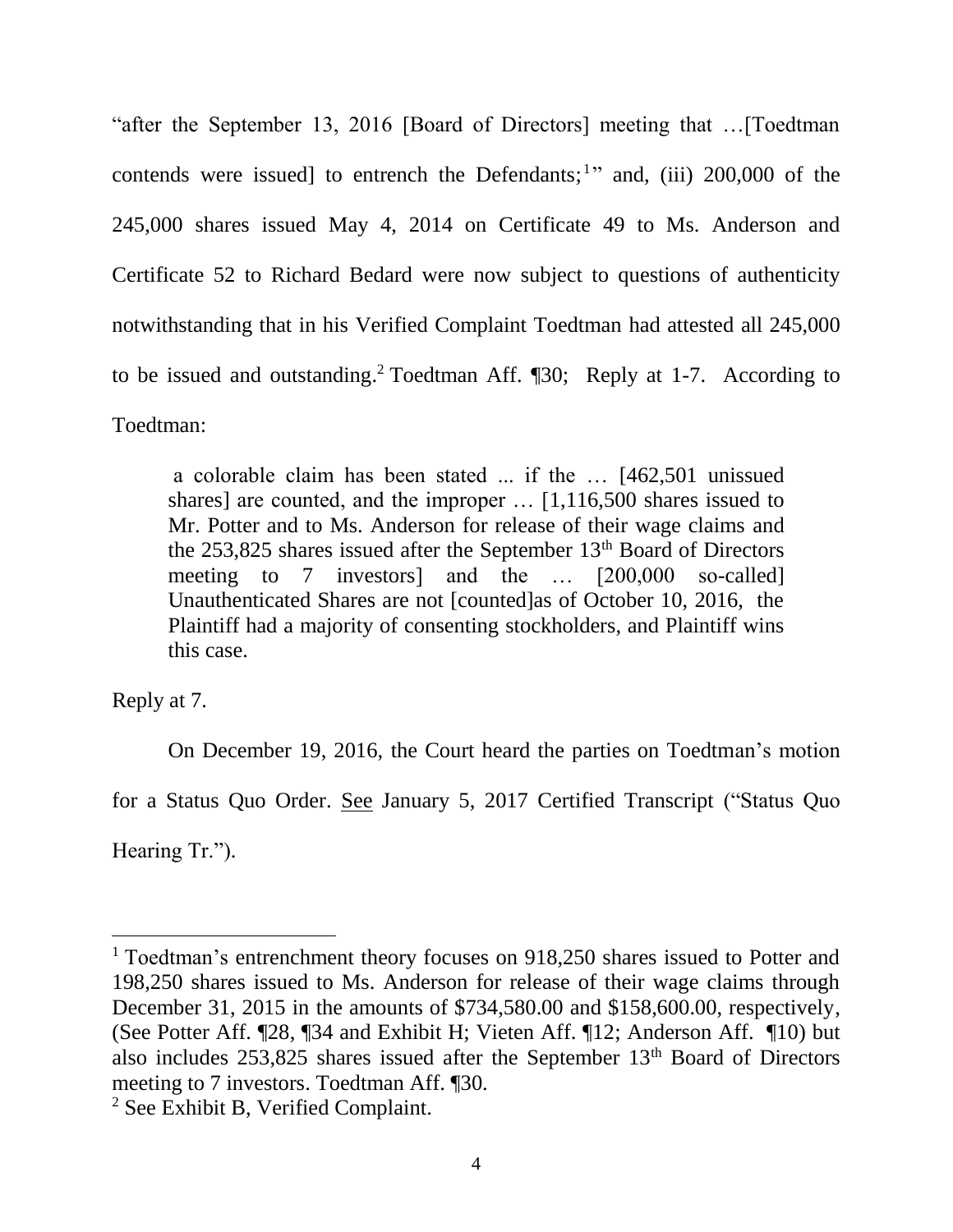At the hearing, among other things, Defendants argued: (i) Plaintiff had no likelihood of success on the Verified Complaint's allegations that the consents signed by non-party creditors purporting to vote certain unissued shares should be counted to attain a majority of outstanding stock; and, (ii) the unpleaded claims referenced in Plaintiff's Reply assailing the 1,116,500 shares issued to Potter and to Ms. Anderson for release of their wage claims and the 200,000 so-called Unauthenticated Shares were not in the case. Status Quo Hearing Tr. at 14:8-14, 16:15-24, and 17-20.

At the hearing, acknowledging he had not "amended th[e] complaint to add a challenge to the other shares," *id.* at 39, the Plaintiff informed the Court at this point "we figure all the shares are on the table." *Id*. at 39-40. The Plaintiff argued he had a likelihood of success, if following a trial:

- 1,116,500 shares issued to Potter and to Ms. Anderson for release of their wage claims were voided;
- 253,825 shares issued after the September 13<sup>th</sup> Board of Directors meeting to 7 investors were voided;
- 200,000 of the undisputed 245,000 outstanding shares on two registered certificates were voided for lack of authenticity; and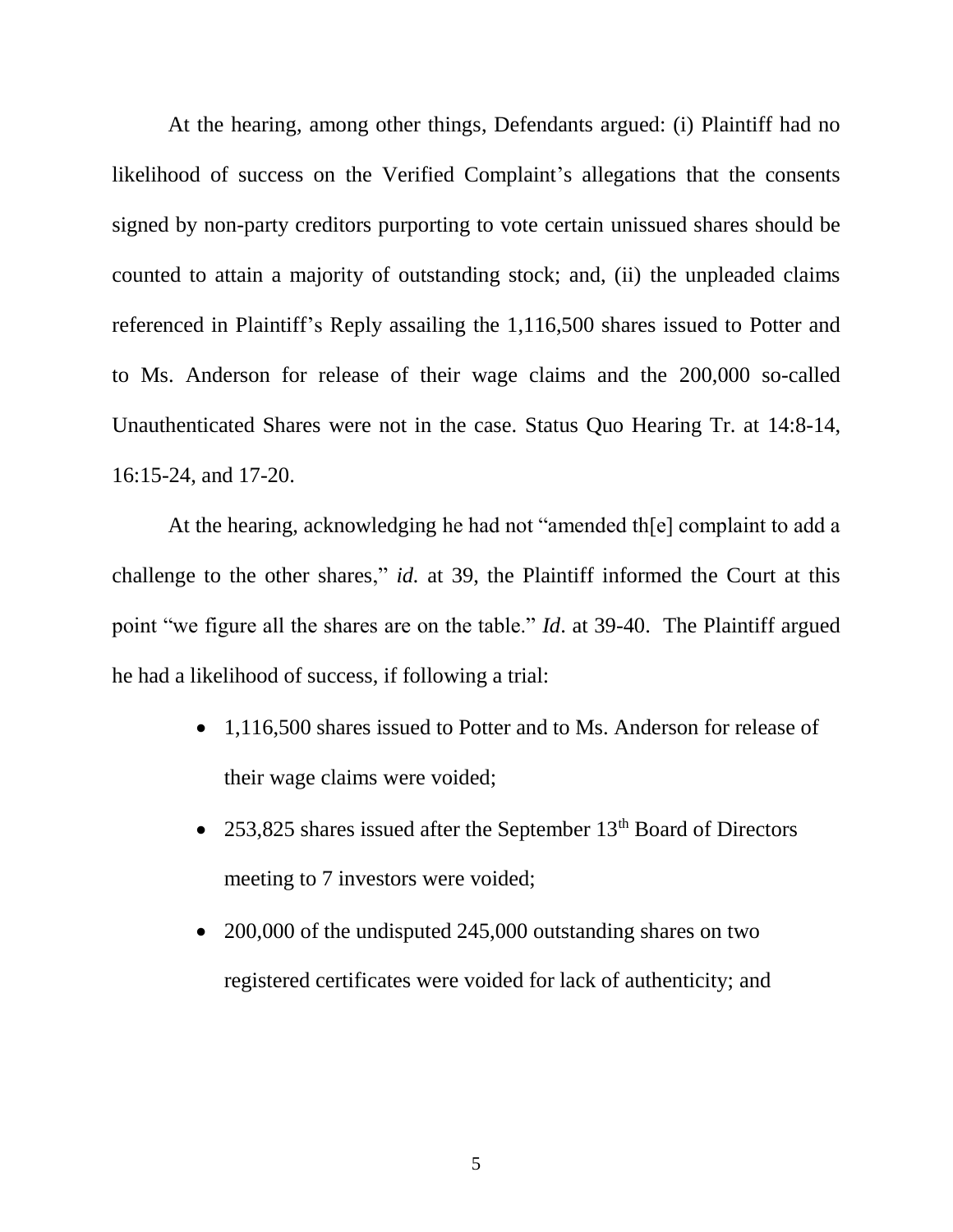the 462,501 unissued shares which in his verified complaint Toedtman alleged should have been issued to six non-parties were counted.

Status Quo Hearing Tr. at 5-6, 38-40.<sup>3</sup> At the hearing, the Plaintiff conceded that

even assuming he succeeded in all his new, unpleaded claims, he still:

need[s] an order in equity ultimately to prevail in this case. We will need to count shares that we're arguing are—should have been duly issued and outstanding shares counted in this proceeding.

*Id.* at 28.<sup>4</sup>

 $3$  For the purposes of this motion only, as it is a Motion for Judgment on the Pleadings, the actual number of issued shares of the Company as of the record date, which the Defendants assert to be 10,392,489 is not material. See Anderson Aff. at  $\P$  3, Exhibit B. Defendants reserve the right to have all shares as reflected in the Certified Stock Ledger considered for the purposes of this action, and nothing herein shall be deemed as a waiver of any rights held by the Defendants or an admission that any portion of the Certified Stock Ledger is inaccurate or incomplete.

<sup>&</sup>lt;sup>4</sup> This is a simple matter of arithmetic. As of August 31, 2016, it is undisputed there were a total of 9,022,164 issued and outstanding shares. See Verified Complaint, Exhibit B; Anderson Aff. ¶ 9, Exhibit B. Therefore, hypothetically voiding and deducting both all shares issued after September 13, 2016 and 200,000 of the shares issued to Ms. Anderson and Mr. Bedard on May 4, 2014, leaves an electorate (9,022,164 minus 200,000) equal to 8,822,164. To have a majority of such an electorate requires 4,411,082 votes. Because Toedtman's consents represent 4,439,726 issued and outstanding shares, even if he should prevail on his new claims, Toedtman has no claim unless all the 473,751 "unissued shares" are deemed to be part of the issued and outstanding electorate and 462,501 of those "unissued shares" are counted. See Verified Complaint ¶ 8 ("we included [the votes of] six (6) Company investors and creditors … to whom Defendant Potter has not issued stock certificates, representing … 462,521 {*sic*  462,501}uncertificated and paid for Company common shares"); See also Verified Complaint, Exhibit B.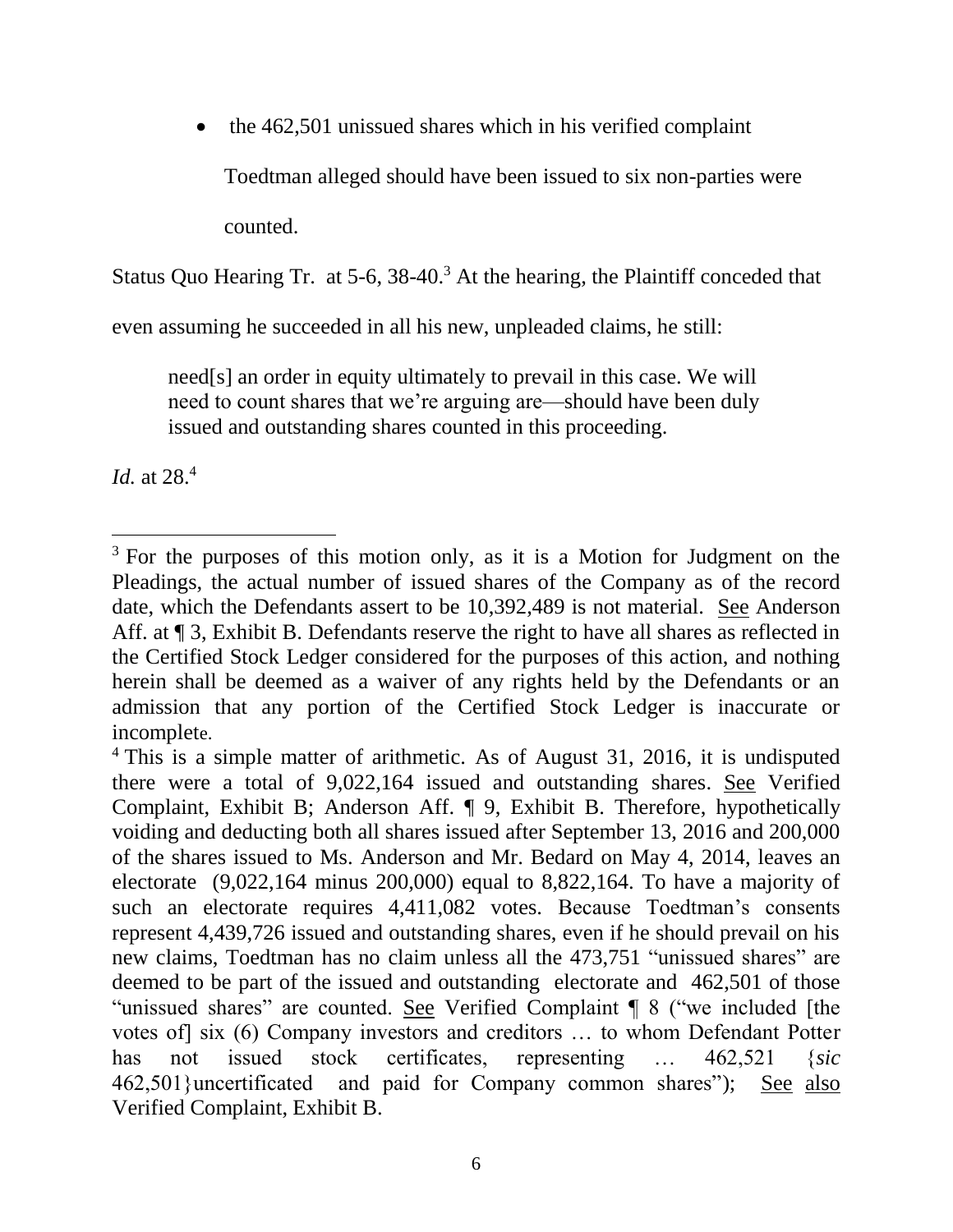As directed by the Court following the hearing, the parties conferred about the form of a status quo order. See December 20 and 29, 2016 correspondence, Exhibits A, B and C to Defendants' January 10, 2017 letter submission to the Court.

On January 10, 2017, the Plaintiff filed a letter and his proposed Status Quo

Order. That same day, the Defendants filed a letter with exhibits A, B, and C along

with their form of a proposed order.

The Plaintiff did not file an amended complaint as of right under Chancery

Court Rule 15;<sup>5</sup> and, on January 11, 2017, the Defendants filed their answer to

Plaintiff's Verified Complaint.

<sup>5</sup> On January 20, 2017, the Plaintiff provided Defendants' with proposed amendments to his Verified Complaint and asked Defendants to stipulate to its late filing. The proposed amended complaint would add those claims postulated in Plaintiff's December 16, 2016 Reply. On January 24, 2017, the parties conferred and Defendants explained the new claims would be futile unless, as Plaintiff had conceded in open court, he prevailed on his theory that 462,501 votes of unissued shares were counted and that Defendants would be filing a dispositive motion predicated on the ineligibility of those 462,501 votes. Defendants proposed the parties stipulate both to the amended complaint and to stay all discovery pending the Court's resolution of Defendants' Motion for Judgment on the Pleadings. Defendants postulated that if the 462,501 voters were out, no discovery would be needed, but if those votes were in the case, discovery concerning the other shares would then, as a general matter, be fair game for discovery. Therefore, it would be more efficient for the parties and reduce the cost of discovery to await resolution of Defendants' dispositive motion. But Plaintiff disputed whether his claim to include and count 462,501 votes from the six non-parties could be decided as question of law. And, even assuming that such dispositive issue could be decided as a matter of law for the stated reason the Court has scheduled a trial in this summary proceeding on March 27, 2017, the Plaintiff would not agree to stay discovery on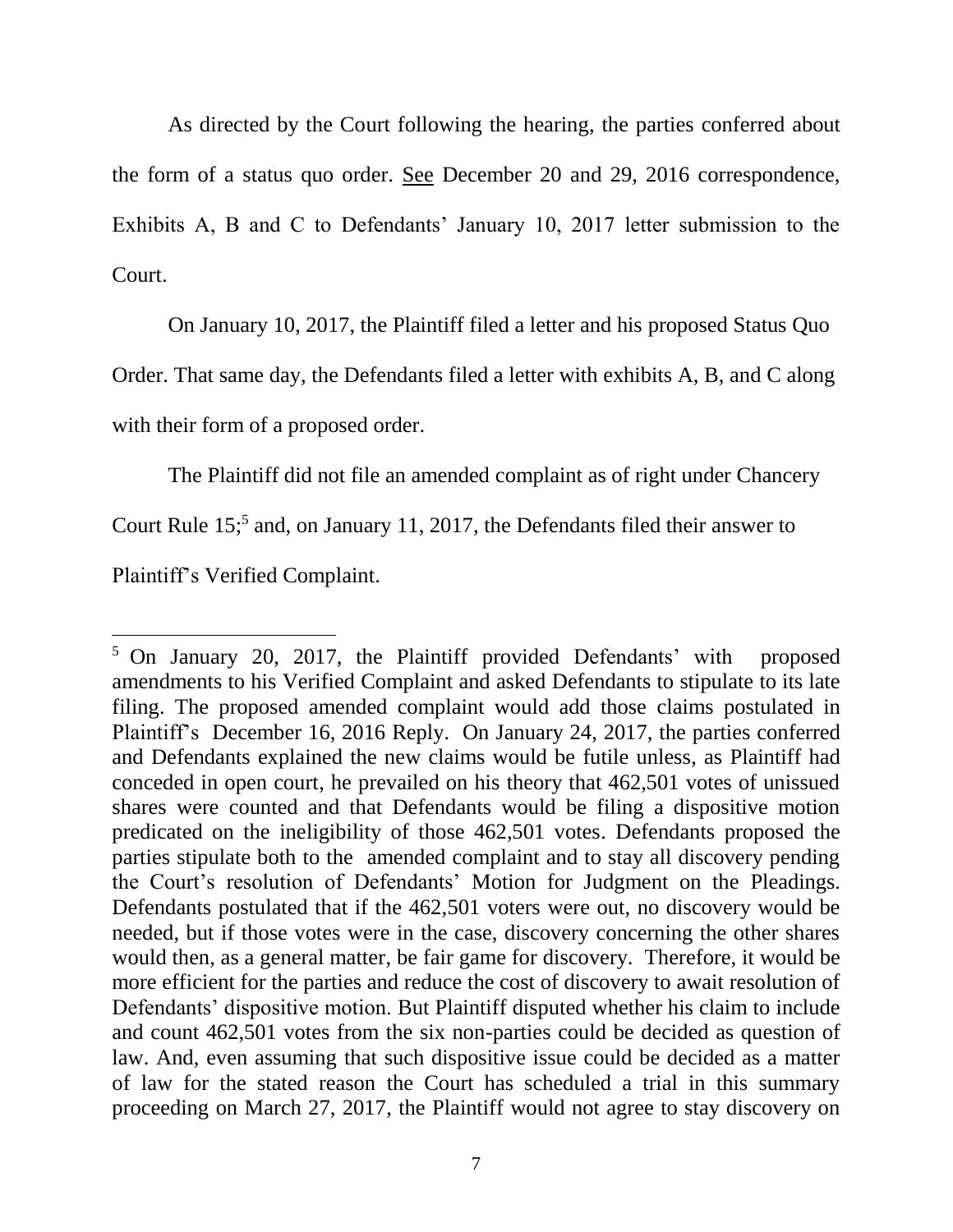On January 12, 2017, the Court entered a Status Quo Order.

Defendants have also filed a motion to stay discovery pending the outcome

of this motion. See note 5 *supra*.

 $\overline{a}$ 

## **II. APPLICABLE STANDARDS**

Chancery Court Rule 12 (c) provides.

**(c) Motion for Judgment on the Pleadings.** After the pleadings are closed but within such time as not to delay the trial, any party may move for judgment on the pleadings. If, on a motion for judgment on the pleadings, matters outside the pleadings are presented to and not excluded by the Court, the motion shall be treated as one for summary judgment and disposed of as provided in Rule 56, and all parties shall be given reasonable opportunity to present all material made pertinent to such a motion by Rule 56.

It is black letter law a complaint must give fair notice of a claim to survive

summary judgment. *Emerald Partners v. Berlin*, 726 A. 2d 1215, 1220 (Del.

1999) citing *Michelson v. Duncan*, 407 A. 2d 211, 217 (Del. 1979).

# **III. APPLICABLE SUBSTANTIVE LAW; ARGUMENT.**

*Section 225*. Toedtman's 225 action is an expedited, *in rem* proceeding in

which this Court exercises jurisdiction over the defendant controlling directors,

Potter and Vieten, "only for the limited purpose of determining the corporation's *de* 

either the Verified Complaint's "unissued shares" claim or the "entrenchment" and "authenticity" claims in his proposed amended complaint. Plaintiff declined Defendants' proposed stipulation but did commit to negotiating an expedited briefing schedule on this motion. Defendants will conditionally stipulate to allowance of Plaintiff's Rule 15 motion to amend in the event this motion is denied.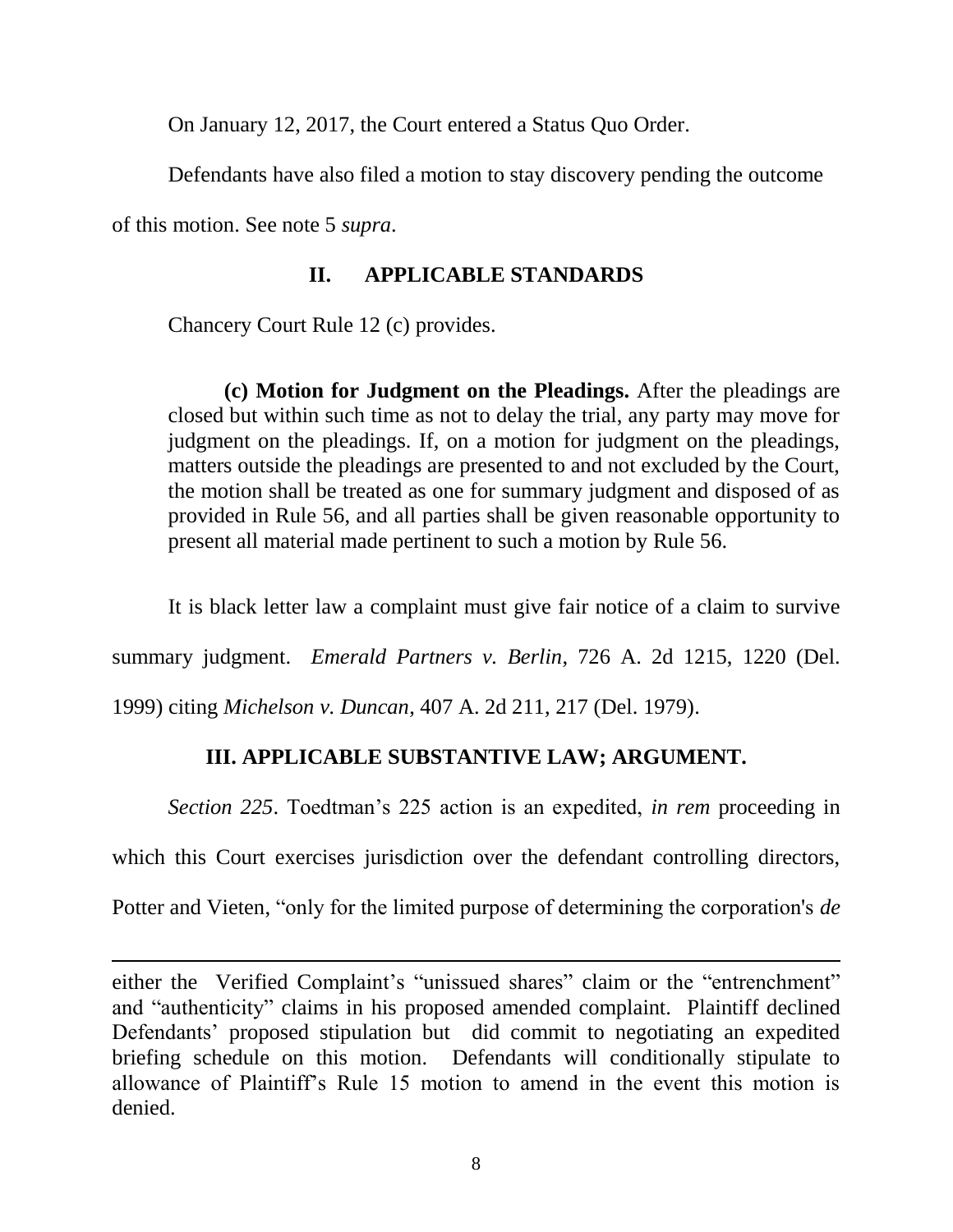*jure* directors and officers." *Genger v. TR Investors, LLC,* 26 A.3d 180, 199–200 (Del. 2011). As the plaintiff, Toedtman "bears the burden of proving by a preponderance of the evidence that …[he] is entitled to relief." *In re IAC/InterActive Corp.,* 948 A.2d 471, 493 (Del. Ch. 2008).

*A. A section 228 prima facie case requires proof of the number of shareholders of record on November 15, 2016, the date on which Toedtman's consents were delivered in hand to the Company's registered Delaware office; and that those consents in the requisite form and substance constitute a majority of the record electorate.*

It is black letter law that "each stockholder shall be entitled to 1 vote for each share of capital stock held by such stockholder." 8 Del. C. §212(a) (emphasis added). Only record holders can vote shares at shareholders' meetings. *Drob. v. Nat'l Mem. Park*, *Inc.,* 41 A.2d 589 (Del. Ch. 1945). Shares have not been "issued" for purposes of voting until custody and control of the certificate has passed. *Norton v. Digital Applications, Inc*., 305 A. 2d 656 (Del. Ch. 1973). The Company is entitled to recognize the exclusive right of solely the registered owners to vote. 8 Del. C. § 219(c) ("The stock ledger shall be the only evidence as to who are the stockholders entitled by this section...to vote in person or by proxy at any meeting of stockholders."). *See American Hardware Corp. v Savage Arms. Corp.,* 136 A.2d 690 (Del. 1957); *Boris v. Schaheen*, 2013 WL 6331287, at \*18 (Del. Ch. Dec. 2, 2013) (same) citing *Testa v. Jarvis,* 1994 WL 30517, at \*6 (Del. Ch. Jan. 12, 1994, revised Jan. 12, 1994) ("Where the company's ledgers show record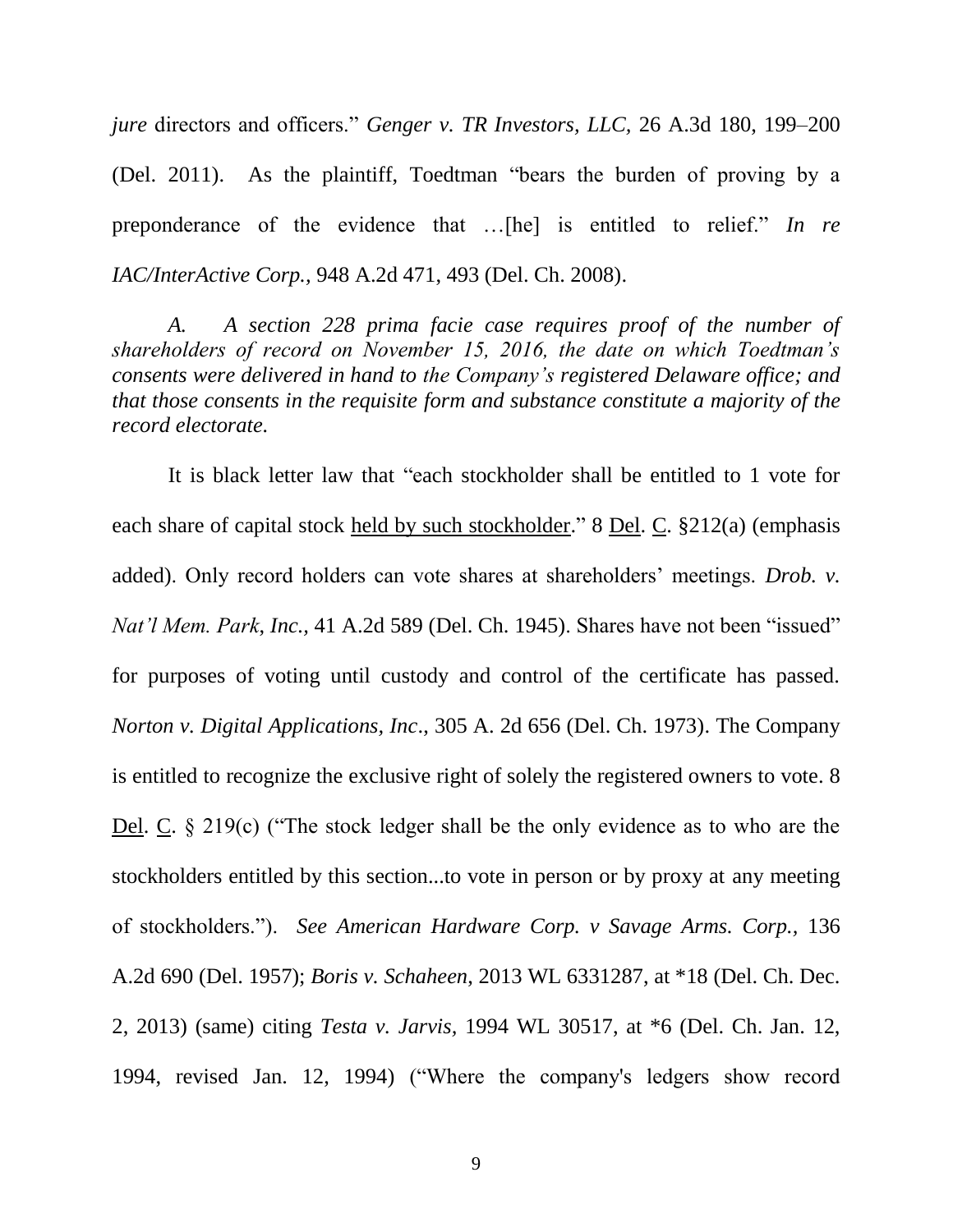ownership, no other evidence of shareholder status is necessary."). The Company's stock ledger is the final authority as to who is entitled to vote. *Magill v. North Am. Refractories Co.,* 128 A. 2d 233 (1956).

In reliance on a set of by-laws authenticated by his attorney Joseph Tomasek, the Plaintiff argues the Record Date for determining the eligible electorate is October 10, 2016, the date of the first written consent. Dec. 16, 2016 Reply at 6. Section 5.4 of the Company's by-laws as attested to by Mr. Tomasek $<sup>6</sup>$ </sup> provides in relevant part:

the record date for determining stockholders entitled to express consent to corporate action in writing without a meeting, when no prior action by the Board of Directors is necessary, shall be the day on which the first written consent is expressed.

See Tomasek Aff., Exh. JT-1 at 9.

Because it is undisputed the Board of Directors did not set a record date, this

by-law provision is contrary to, and hence superseded by, 8 Del. C. § 213(b) which

provides in relevant part:

 $\overline{a}$ 

If no record date has been fixed by the board of directors, the record date for determining stockholders entitled to consent to corporate action in writing without a meeting, when no prior action by the board of directors is required by this chapter, shall be the first date on which a signed written consent setting forth the action taken or proposed to be taken is delivered to the corporation by delivery to its registered office in this State, its principal place of business or an officer or agent of the corporation having custody of the book in which proceedings of meetings of stockholders are recorded.

<sup>6</sup> Defendants neither admit nor deny the authenticity of these by-laws.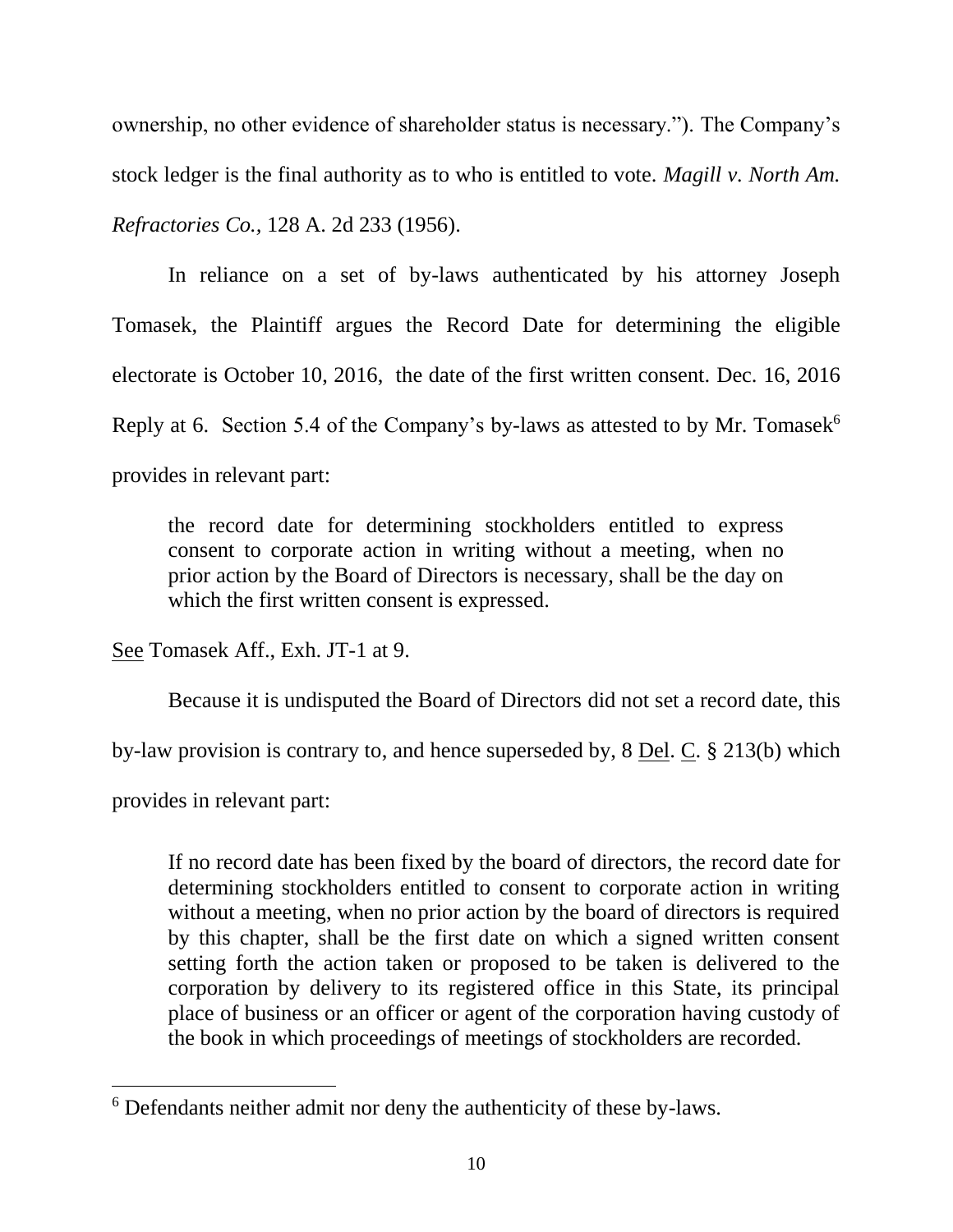Therefore, the record date is November 15, 2016 when Toedtman's 59 consents were hand delivered to the Company's registered office in Delaware. Ver. Compl. ¶ 5; 8 Del. C. §213(b). *See* Potter Aff. ¶36 (consents delivered to Company's Needham, Massachusetts offices on November 17, 2017).

*B. Toedtman's Verified Complaint fails to state a claim for which relief can be granted.*

In his Verified Complaint Toedtman avers under oath that the 58 [*sic* 59] consents that he filed "represent[] a majority of the issued and outstanding shares entitled to vote." Ver. Compl. ¶¶ 5, 6 (emphasis added). The Verified Complaint mistakenly postulates that as of the record date there are a total of 9,022,164 "issued and outstanding shares" for which the Company has issued certificates. Exh. B, Ver. Compl.<sup>7</sup> On that presumed universe of eligible "issued and outstanding shares," the votes of the registered owners of 4,511,082 shares (50%) would be required under 8 Del. C. § 228 to remove and elect directors.

To reach the requisite 4,511,082 shares to constitute a majority as of the record date, however, Toedtman relies on 473,751 shares of stock that have never been issued that he asserts should have been issued to third parties and contends

<sup>7</sup> Toedtman's attested-to list of registered stockholders is the August 31, 2016 certified capitalization table provided to him following his flawed September 13, 2016 removal of solely Potter based on his mistaken "estimated" number of outstanding shares. See Anderson Aff. ¶9, Exh. B and compare to Exh. B, Verified Complaint.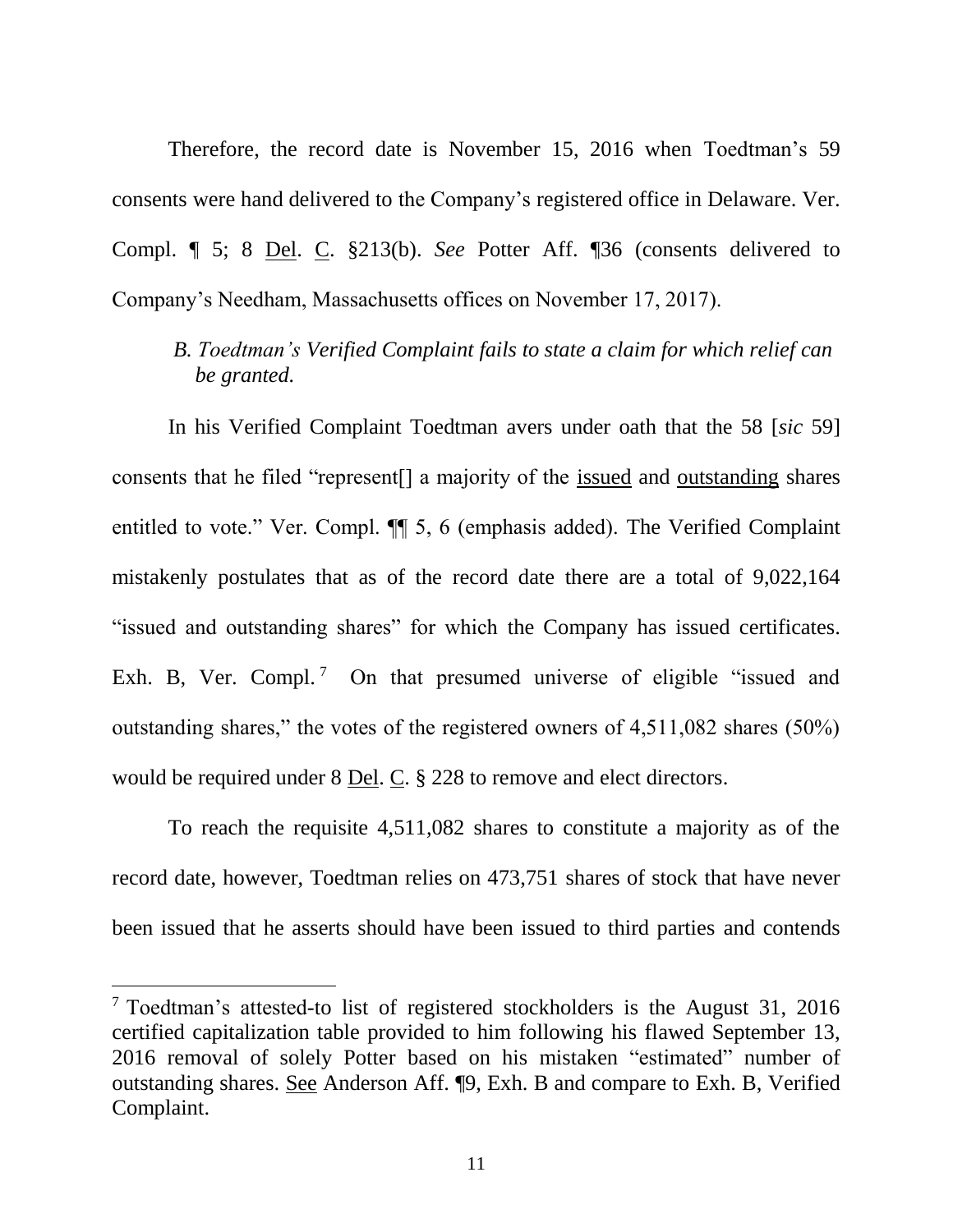that with 462,521 (*sic* 462,501) of these unissued shares included in his written consents, he has a majority. Ver. Compl. ¶¶ 7, 8 and Exhibit B. See note 4 *supra*. Without these shares—regardless of whether shares issued after August 31, 2016 and before the record date are considered—the consent action fails to reach the requisite majority. Excluding the unissued shares, Toedtman's consents represent 4,349,726 issued and outstanding shares. <sup>8</sup> With an eligible electorate of 9,022,164 issued and registered shares, that is only 48.21%, not the required majority.

Therefore as a matter of law his verified complaint fails to state a claim for which relief can be granted because only record holders can vote shares and there are no set of facts Toedtman can prove entitling him to relief. *See* 8 Del. C. §213(b).

## *C. As a matter of law Toedtman's Verified Complaint fails to state a claim for which relief can be granted concerning the alleged breach by the Company of certain contracts with six non-party creditors.*

Contending "he has no adequate remedy at law," Ver. Compl. ¶14, Toedtman's complaint seeks to invoke equity to secure a declaratory judgment that his 59 consents constitute a majority of the Company's issued and outstanding shares of stock on the record date. *Id.*  $\P$ [13, 17.<sup>9</sup> Acknowledging that at law the

<sup>8</sup> See Anderson Aff. ¶3, Exhibit A showing the arithmetic calculation of the sum derived from the Verified Complaint, Exhibit B.

<sup>&</sup>lt;sup>9</sup> It is undisputed that even assuming the voiding of the shares Toedtman would now seek to attack under his proposed amended complaint, unless in equity Toedtman can include the 462,501 votes of what he calls the unissued shares, there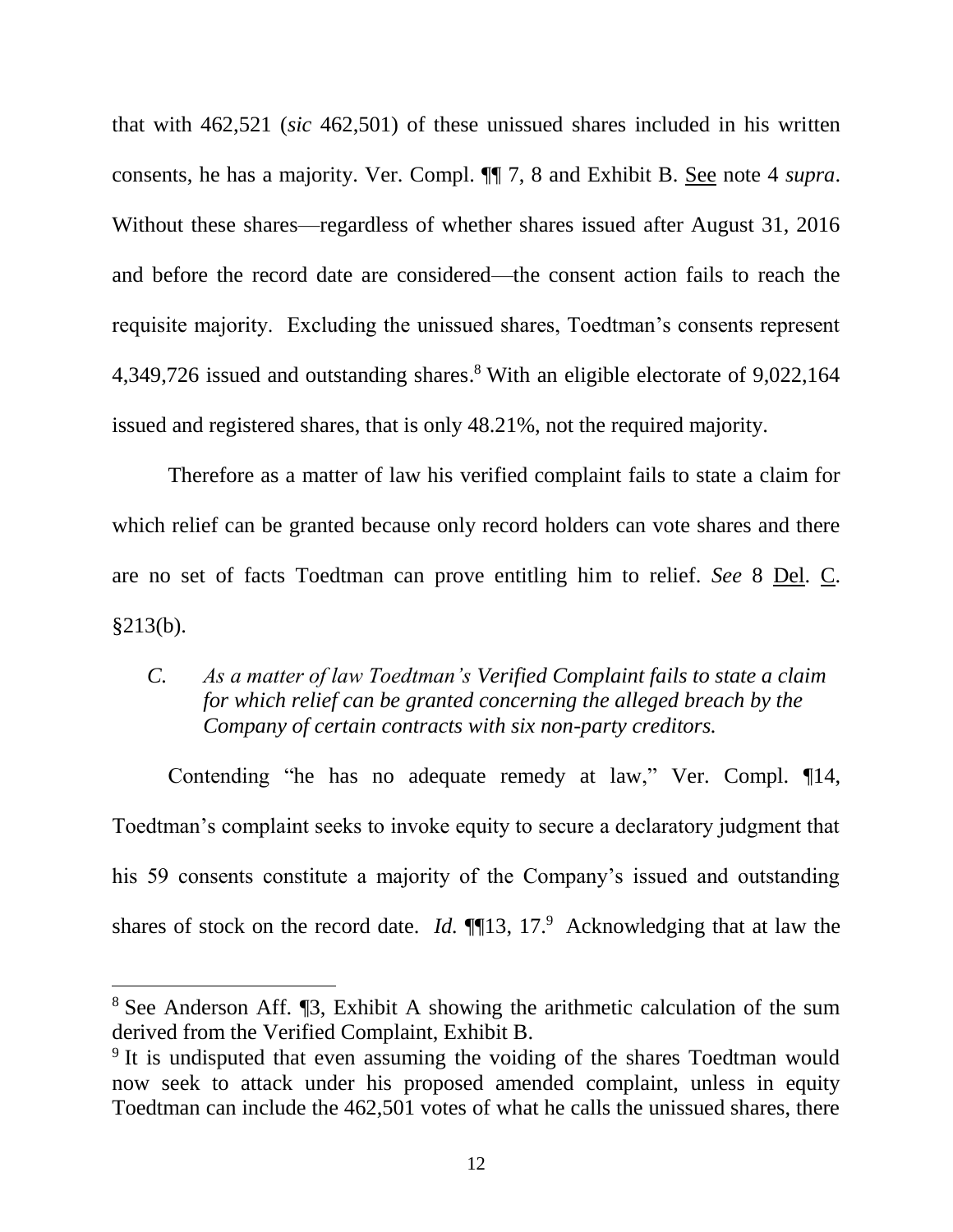consents do not constitute a majority of the issued and outstanding shares, Toedtman contends he should be able to invoke equity on behalf of six creditors without their appearance in the case and have the Court first adjudicate at law that the individual contracts of each of these six non-parties has been breached and then in equity decree specific performance requiring the Company to issue the shares adjudged due on the date of the breach; and, in order to be included in the eligible electorate such decree must issue *nunc pro tunc* to one or more dates preceding the record date. *Id.* ¶¶11-14, 17.

Accepting as true Toedtman's allegations, each contract holder has claim at law against the Company for breach of contract. A plaintiff who seeks specific performance of a contract for the sale of Delaware corporate stock is not necessarily entitled to such a decree if money damages are deemed adequate relief. *See*, e.g., *U.S. Dimension Products, Inc. v. Tassette*, 290 A. 2d 634, 635 (Del. 1972).

And of course, whether each individual claimant who might sue would be entitled to an equitable decree depends on the specific individual circumstances and would be subject to the usual equitable defenses, including by way of example and not limitation: (i) laches, *i.e.,* an awareness of the claim, coupled with an unreasonable delay in bringing the claim and consequent prejudice to defendant;

are no set of facts he could prove entitling him to relief. See note 4 *supra* and text accompanying note 4.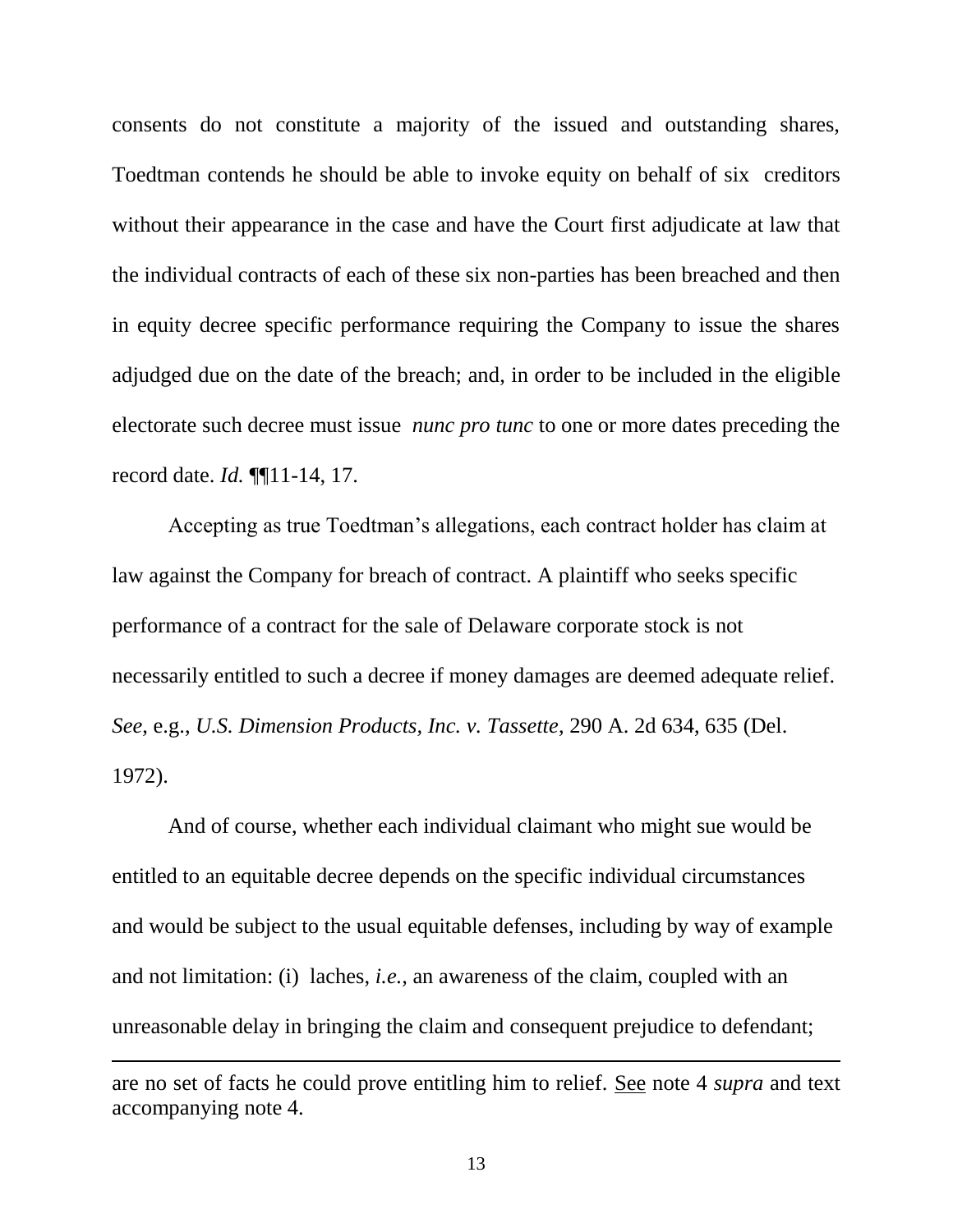(ii) acquiescence, *e.g.,* an awareness of some improper act by the nominal defendant yet "stand[ing] by without objection and allowing the … [the affected party] to act in a manner inconsistent with the claimant's properly {*sic* property} rights;" (iii) waiver; (iv) equitable estoppel; and (v) unclean hands. *Keyser v. Curtis*, No. CIV.A. 7109-VCN, 2012 WL 3115453, \*15-\*18 (Del. Ch. July 31, 2012), aff'd sub nom. *Poliak v. Keyser*, 65 A.3d 617 (Del. 2013).

In all events, Toedtman lacks standing to assert these claims. Del. Ch. R.17 provides in relevant part:

**(a) Real Party in Interest.** Every action shall be prosecuted in the name of the real party in interest.

Yet, Toedtman has not sought to join any of these six necessary parties as party plaintiffs and the Nominal Defendant Company as a party defendant.

Toedtman cannot properly invoke the equity jurisdiction of this Court to seek to bring into the case simple contract claims of non-parties. Cf. *Hillsboro Energy, LLC v. Secure Energy, Inc.*, 2008 Del. Ch. LEXIS 145, at \*5, 6 (Del. Ch. Oct. 3, 2008) ("one cannot parade a duck around and call it a swan")("To be clear, this Court will not permit a party to bring a claim in equity when a sufficient legal remedy exists…").

#### **IV. CONCLUSION.**

For the foregoing reasons, Defendants Daniel A. Potter and Michael J. Vieten request the Court to grant them judgment on the pleadings.